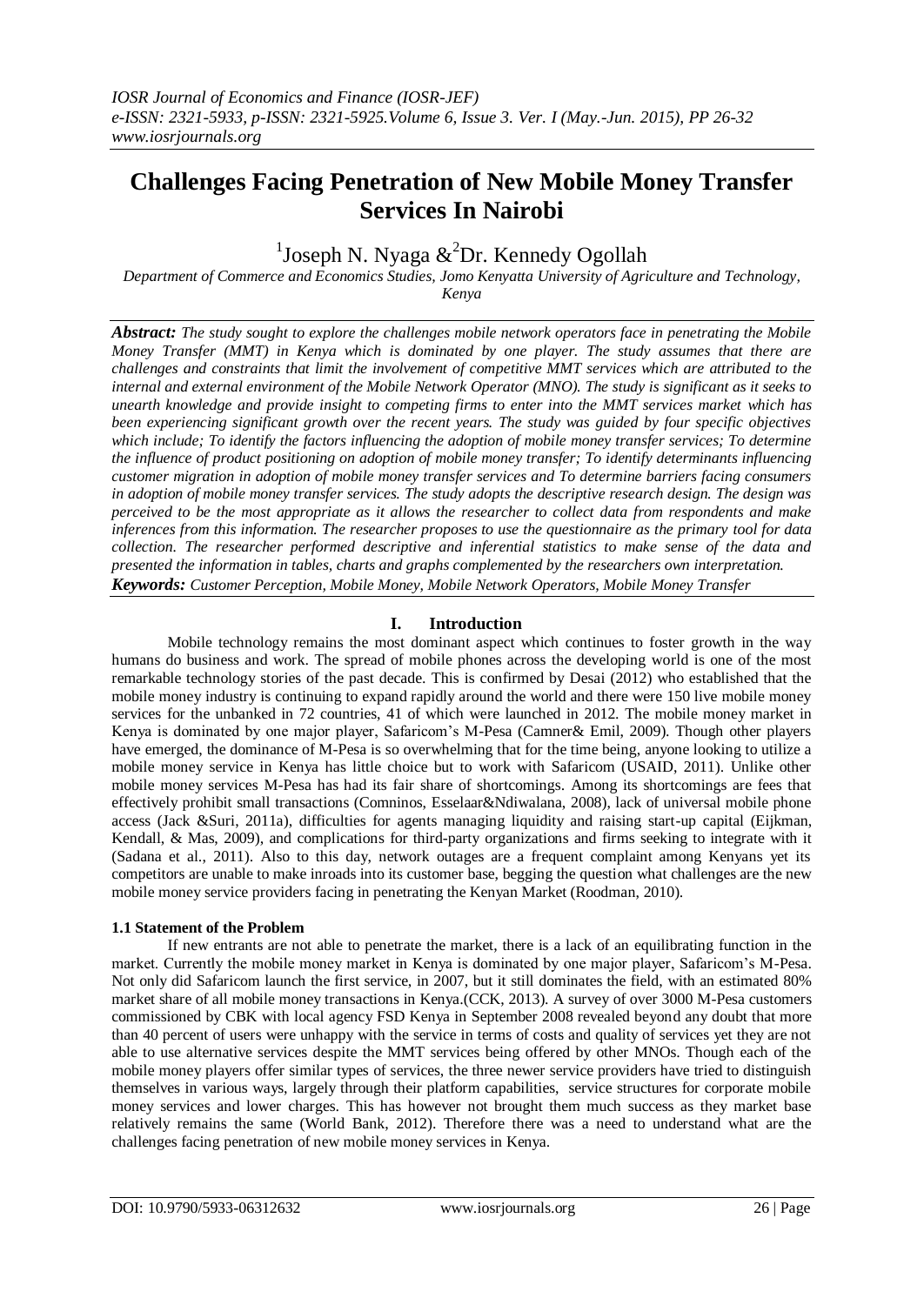## **1.2 Specific Objectives**

**2.1 Theoretical Framework**

- To examine how user acceptance affects the penetration of new MMT services in Nairobi.
- To examine the environmental and Technological factors affecting penetration of alternative Mobile Money Transfer services
- To explore the influence of product and services positioning on penetration of Mobile Money Transfer services providers
- To identify the role of customer experience in penetration of money mobile transfer service providers

## **II. Literature Review**

In Information Systems literature, Technology Acceptance Model and Diffusion of Innovation Theory have been used for the last two decades to explain possible consumer behaviour with respect to adoption and acceptance patterns of new technologies and innovations (Chen, 2008).). Studies on mobile services have shown that the application of the above information system theories and models have extended to valued added mobile services (Carlsson, 2006). Technology Acceptance Model (TAM) provides a product analysis while the Diffusion of Innovation Theory (DOI) theory focuses on the individual perspective (Hung, 2004).

The technology acceptance model (TAM) consists of two independent constructs; perceived usefulness and perceived ease of use to determine an individual's intention to make use of a system. The decision to adopt a technology is directly associated with the perceptions of the individual consumer in regards to the ease of use of the technology, the usefulness of the technology to the consumer. A consumer is more likely to adopt the mobile money transfer system if they perceive it as being easy to use and that its use will overcome certain barriers that they face, that is its usefulness in their day to day activities.

In Diffusion of Innovations theory, individuals are seen as possessing different degrees of willingness to adopt innovations and thus it is generally observed that the portion of the population adopting an innovation is approximately normally distributed over time. According to Roger (2003) the characteristics of any innovation are; Relative Advantage: the degree to which the innovation is perceived as being better than the practice it supersedes; Compatibility: the extent to which adopting the innovation is compatible with what people do; Complexity: the degree to which an innovation is perceived as relatively difficult to understand and use; Trialability: the degree to which an innovation may be experimented with on a limited basis before making an adoption (or rejection) decision; and Observability: the degree to which the results of an innovation are visible to others (Rogers, 2003). Therefore, adoption of MMTs will depend on consumers' expected gains or losses from the service.

#### **2.2 Empirical Evidence**

#### **2.2.1 User Acceptance of MMT Services**

Rogers (2002) highlighted key attributes perceived of an innovation to include relative advantage, compatibility, complexity, and trialability. Bradford (2001) stated that the theory of perceived attributes is based on the notion that individuals will adopt an innovation if they perceive that the innovation to add value, easy to use and compatible with their existing infrastructures. According to Lemuria and Belanger (2005), perceived relative advantage, perceived image, and perceived compatibility are significant elements adoption. It is suggested that relative advantage, compatibility, and ease of use are the most relevant constructs to adoption decision. Basing on this Kent et al, (2004) argued that use of an innovation increases in so far as customers perceive it as useful. The perceived usefulness is central because it determines whether the perceived ease of use will lead to increased use of the product and level of market penetration.

Complexity and relative advantage are secondary attributes. Perceptions or secondary attributes are assumed to be influenced by characteristics of both the particular setting (social system) and the diffusion model adopted by the actors involved in implementing a particular innovation. Haapaniemi and Makinen (2006) suggest that successful innovation adoption is associated with perceptions of trust among users. The behavior of adopters and determination of adoption trajectories is critical to be able to understand better adopters' behavior and the process of diffusion. Perner (2008) added that relative advantage (the ratio of risk or cost to benefits), risk which can be either social or financial, time, culture and switching difficulties are the major factors for the speed of innovation adoption.

#### **2.2.2Environmental and Technological Factors Affecting Penetration of Mobile Money Transfer Service Providers**

Evidence suggests that technology integration helps improve firm performance by reduced cycle time, improved customer service, and lowered procurement costs (Barua et al. 2004). Correspondingly, a greater integration of existing infrastructure and technology represent a greater capacity of conducting business. (Al-Qirim, 2007; Mirchandani&Motwani, 2001; Premkumar, 2003; Zhu et al. 2006). According to Bhide (1996)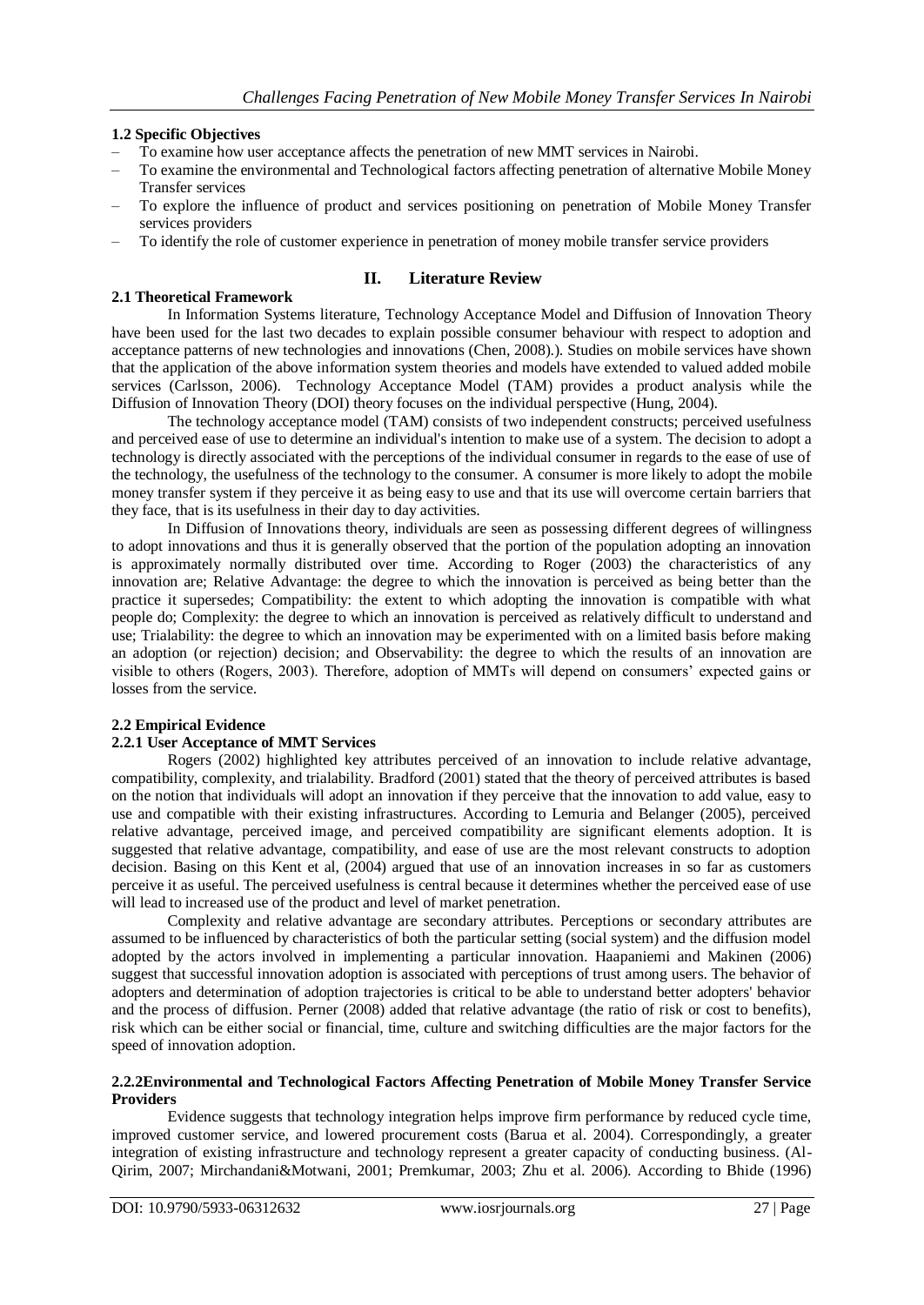businesses need a sustainable strategy capable of maintaining the competitive advantage of the firm over a longer period of time, because due to rapid technological changes firms are more vulnerable to lose their competitive edge acquired due to technology. Long term competitive advantage of a firm is determined by the infrastructure which either it holds or it has access to (Barney, 1991).

Regulatory regime is conceptualized as 'any type of authority (industrial, national, international) which can influence, direct, limit or prohibit any activity in the innovation system, the marketplace or the regulatory regime itself'(Tilson&Lyytinen, 2006). Economically, the regulatory regime needs to ensure that services are supplied under conditions of economic efficiency and also satisfy the full range of customer demand. From a social perspective, the regime needs to ensure that such services are available to everyone, on reasonable terms, whether or not it is profitable to do so (Melody, 2007). International and national regulatory bodies are concerned about 'emerging services' and/or 'emerging markets' and how Next Generation Networks should be treated within or outside existing regulatory frameworks (Richards, 2006). The adoption and diffusion of competing mobile services using both the regulated licensed and unregulated unlicensed spectrum, raises issues such as cost of service, quality of service net neutrality, congestion management and industry structure and requires further examination (Lehr & McKnight, 2003).

# **2.2.3Product and Services Differentiation**

The marketplace has become more dynamic, interest in innovation, its processes and management has escalated. Organizations need to innovate in response to the changing customer needs and other organizational needs (Anahita et al, 2009). However, if not communicated, the innovation will not have any impact on the market. Takeuchi and Nishio (2000) found that communications with positive cognition and/or effect achieved deeper penetration than those with negative effect. It is also stated that series advertising using the same spokesperson or the same tone of appeal achieved deeper penetration than non-series advertising and that penetration begin to reach saturation by non-series advertising earlier than by series advertising. Long-term exposure raise penetration levels if its frequency of contact increases. Short-term exposure makes penetration to reach saturation earlier than long-term exposure.

Kautz and Aby (2000) held that diffusion activities increase the interest of the less privileged potential adopters in adopting an innovation especially those which are tailored to their needs might compensate for their restricted resources. Takeuchi and Nishio (2000) added that the nature of the innovation and the contents of the communication influence the attitudes of potential users thus affecting the penetration levels of the product. Content can be classified as persuasive, familiar, interesting, and trustworthy, evokes sympathy, impressive, emotional, fresh, forms a lasting impression, not tiresome, tiresome, persistent, forms no lasting impression, not familiar, not persuasive, unrefined, boring, easy to understand and ordinary. In the same way communications generating positive affect and cognition such as familiar, persuasive, or having impact have relatively large net cumulative numbers of people with deep penetration levels.

According to Tusubira et al (2007), Initiatives and innovations like near free handsets, public investment in the roll-out of basic connectivity, increased competition that forces increased market efficiency, and delivery of voice services through data are the major factors in pushing access and utilization to a new levels of saturation.

#### **2.2.4Role of Customers Product Experience**

Meyer and Schwager (2007) have made the point that the customer experience may provide a new means of competition. Providing a good experience is also important because it affects customer satisfaction, delivers customer loyalty, influences expectations, instills confidence, supports the brand and also creates emotional bonds with customers or, conversely, leads to emotional scarring. According to Coffman and Stotz (2007) however, despite these benefits, the limited amount of research in this area suggests that good customer experiences are not prevalent. For example, a recent survey by Bain & Co. of 362 companies, across several industries and their customers, found that 80 per cent of the senior executives interviewed said they provided a superior customer experience, but just eight per cent of their customers agreed.

According to Jacoby et al., (2006) consumer knowledge is consisted of two main components: familiarity and expertise. Alba and Hutchinson (2007) found out that individuals with high knowledge of a product are more likely to explore it more than individual with limited knowledge. Mitchell and Dacin (2006) also support this view by explaining that individuals with higher prior knowledge have better understanding of problems that might be related to a purchase or consuming a product. According to Hayes and Roth, (2007) individuals' knowledge accumulates with each trial, purchase or information search about a product or service. On the other hand individuals with insufficient prior knowledge will have to evaluate the attributes, benefits and risks of a product because they do not have enough knowledge to make a confident decision without necessary prior knowledge (Lazetta, 2003)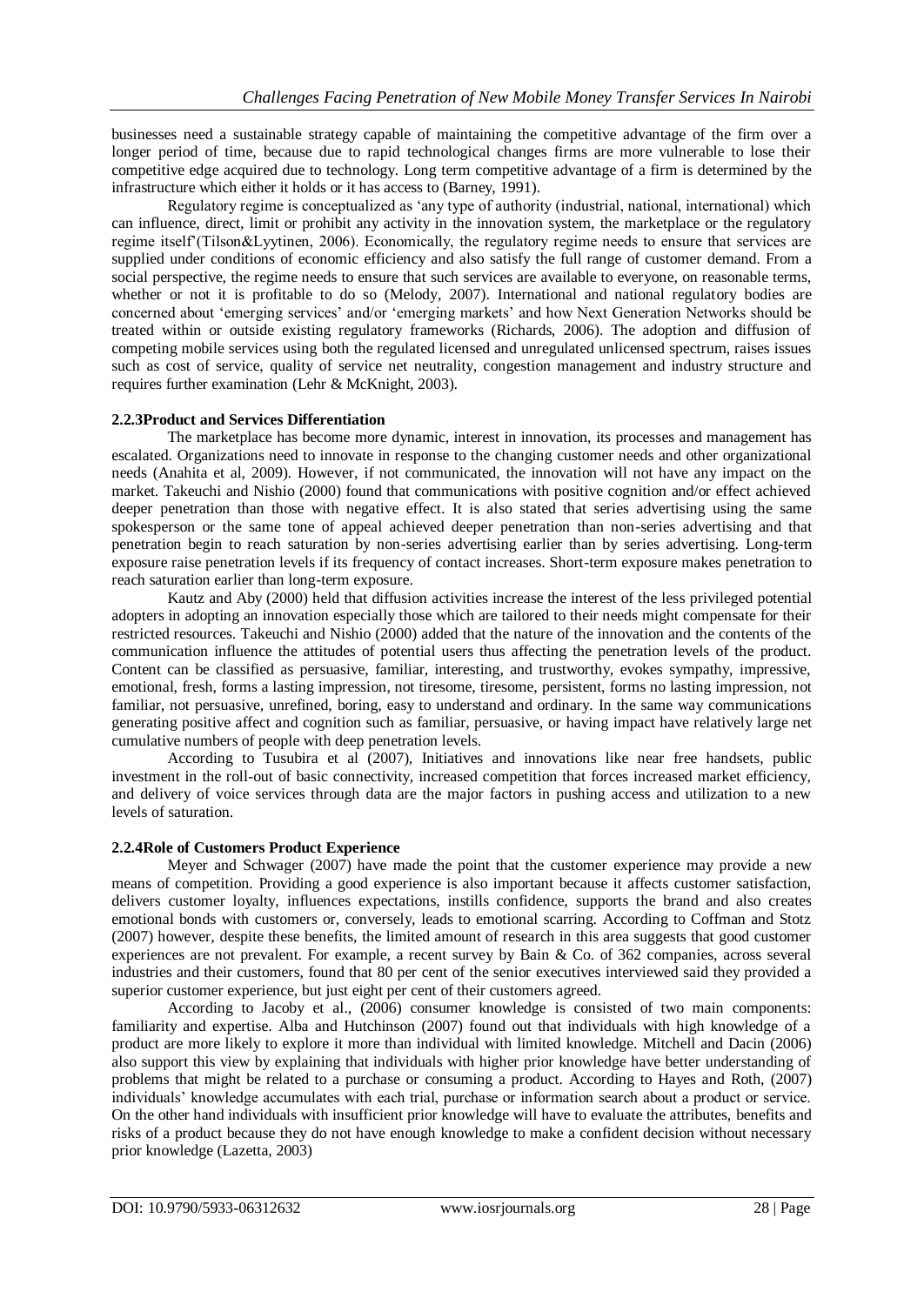# **III. Research Methodology**

The study adopted the descriptive research design. Descriptive research is used to obtain information concerning the current status of the phenomena and to describe "what exists" with respect to variables or conditions in a situation (Kaleem& Ahmad, 2008). Descriptive studies are good at giving a detailed investigation of the answers to a specific question (Gilham, 2000). Descriptive studies are more flexible in design and no fixed decision on procedures. A descriptive study will allow the researcher to exhaustively seek information on the impact of mobile phones on access to financial services.

This research method is proposed as it is the most effective method that would fit with the purpose of the study.Reliability of the study was enhanced through pilot study that was conducted to enable the researcher identify items that required modification. Regression Analysis was used to measure the degree of correlation between independent and dependent variables. The Equation took the form:

**Y** = β 0 + β 1 X1 + β 2 X2 + β 3 X3 + β 4 X4 + E Where :

**Y** = Penetration of New MMT services (Dependent variable),  $β0+β$  1 X1+  $β$  2 X2 +  $β$  3 X3 +  $β$  4 X4= Explained Variations of the Model **, E** = Unexplained Variation i.e. error term, it represents all the factors that affect the dependent variable but are not included in the model either because they are not known or difficult to measure.

 $X1 =$  User acceptance , $X2 =$  Environmental Factors,  $X3 =$  Product and service differentiation,  $X4 =$  Customer experience, $60 =$ Constant,

**β1, β2, β3, β4,** = Regression Co-efficient. Define the amount by which Y changed for every unit change of predictor variables. The significance of each of the co-efficient was tested at 95 percent level of confidence to explain the variable that explains most of the problem

### **3.1 Reliability Analysis**

Cronbach's Alpha type of reliability co-efficient was used taking into account a value of 0.7 or higher as being sufficient (Sekeran, 2003; Castillo, 2009).All variables were subjected to Cronbach's Alpha so as to ascertain their internal consistency. Cronbach's Alpha was .735 which was above the minimum required and therefore the data was considered as reliable.

#### **4.1User Acceptance**

# **IV. Findings and Discussions**

The study found out that customer considers the perceived usefulness of a product before adopting mobile money transfer service. This is in line with the work of Davis (1989) who postulated that mobile money transfer services relates to the registration procedures, ease of use of the payment procedure, easy access to customer services, minimal steps required to make a payment, appropriate screen size and input capabilities. The study also revealed that the MMT service is useful to the respective customers of mobile service providers. This is in line with the work of Davidson and McCarthy (2010) who indicated that the perceived usefulness affects the demand and subsequent adoption of MMTs. The study revealed that the service provider of the Mobile Money Transfer they are registered with protects their funds from the risk of being stolen. The respondents however were not certain as to whether their Mobile Money transfer service will be in operational in the next 10 years.

#### **4.2Environmental and Technological Factors**

On environmental and technological factors, the study established that the system uptime is an integral consideration in provision of Mobile Money Transfer service. The study revealed that the respondents were undecided on whether Mobile Money Transfer service they use does not have frequent outages. This is consistent with the work of Kirui et al., (2013) who argued that competition for clients has resulted in creation of more stable technology and robust technological support system. Also it was noted that the adequate regulation are in support to support growth Mobile Money transfer service in the country. This however contradicts the work of Merit (2010) who posited that Mobile transfer systems are giving rise to new challenges in how to establish effective regulatory infrastructures to provide oversight for converged banking and telecom industries in a cross-border context

#### **4.3 Product and Services Differentiation**

Regarding product and services differentiation, the study revealed that product and services offered impact greatly in a customer's choice of Mobile Money Transfer service. The study also revealed that innovative product attracts a customer to a Mobile Money Transfer service. This is consistent with the work of Bosire (2012) who opined that agents have contributed to the growth of mobile money transfer services. The study established that the Mobile Money Transfer service has a wide range of services which meet the needs of the respondents. The study established that the Agents of the Mobile Money Transfer service provider are well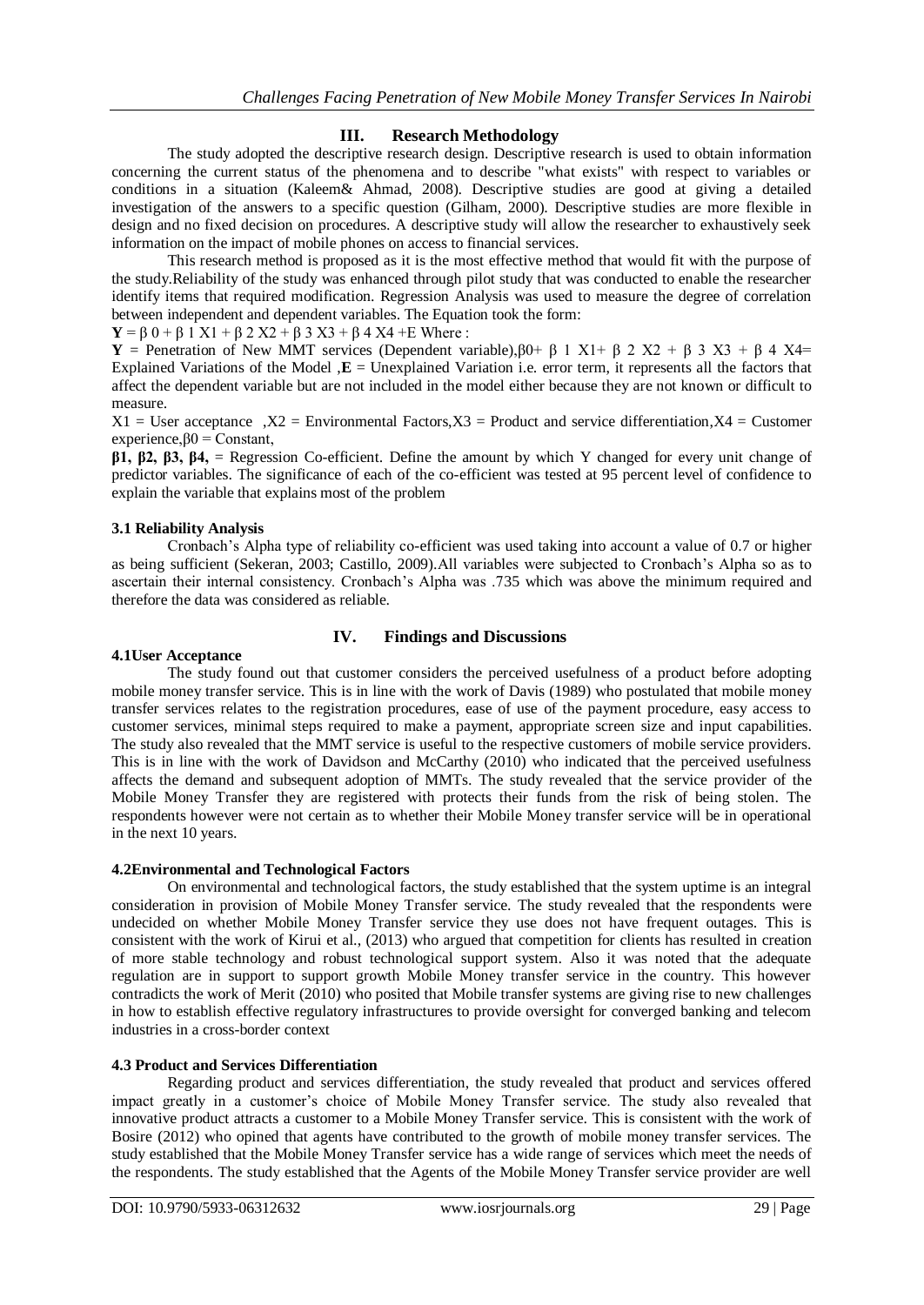distributed and easily accessible. This is in line with the work of Jack and Suri (2010) who posited that the rise of mobile money transfer agents to has had a positive effect. Agents receive commissions for transactions, holding the balances on their own cell phones.

### **4.4 Customer Experience**

Regarding the statement on customer experience, the study revealed that initial customer experience with the service providers determines if the customer will remain as a service user or use will move to a competing product. The study also revealed that customers are well knowledgeable on the functionality of Mobile Devices. This is consistent with the work of Heyer and Mas (2009) who found that the mobile money model requires speed, being able to generate momentum and trigger simultaneous interest among users and merchant. The study established that Mobile Money Transfer service they use is user friendly. This is in line with the work done by Phillips Consulting Survey (2013 who argue that those who have never used the service indicate inadequate understanding of the service (31 %) as their main reason for non-usage.

### **V. Regression Analysis**

The data findings analyzed showed that taking all other independent variables at zero, a unit increase in service quality will lead to 0.037 increase in firms performance; a unit increase in process automation will lead to 0.002 decrease in firms performance; a unit increase in customer orientation will lead to 0.003 decrease in firms performance while a unit increase in free cash flow will lead to 0.119 in firms performance.

The Equation (Y =  $\beta$  0 +  $\beta$  1 X1 +  $\beta$  2 X2 +  $\beta$  3 X3 +  $\beta$  4 X4 + E) becomes:

$$
Y=2.624+0.430 X1+0.146X2+0.271X3+0.512X4+\epsilon
$$

Where: Y = Penetration of New MMT services  $X1$  = User acceptance,  $X2$  = Environmental Factors,  $X3$  = Product and service differentiation,  $X4 =$ Customer experience,

| <b>Table 5.1: Model Summary</b> |                  |          |                          |                            |  |  |  |  |  |
|---------------------------------|------------------|----------|--------------------------|----------------------------|--|--|--|--|--|
| Model                           |                  | R Square | <b>Adjusted R Square</b> | Std. Error of the Estimate |  |  |  |  |  |
|                                 | 892 <sup>a</sup> | 796      | 704                      |                            |  |  |  |  |  |

#### **Source: Researcher, 2014**

a. Predictors: (Constant), User acceptance, environmental and technological factors, Product and service differentiation, customer experience

b. Dependent Variable: Penetration of New MMT services

| Table 5.2 ANOVA (Analysis of Variance) |                   |    |             |       |                   |  |  |  |  |
|----------------------------------------|-------------------|----|-------------|-------|-------------------|--|--|--|--|
| Model                                  | Sum<br>of Squares |    | Mean Square |       | Sig.              |  |  |  |  |
| Regression                             | 99.675            |    | 24.92       | 15.77 | .013 <sup>a</sup> |  |  |  |  |
| Residual                               | 112.704           |    | 1.58        |       |                   |  |  |  |  |
| Total                                  | 212.379           | 75 |             |       |                   |  |  |  |  |

#### Since  $\overline{F}$  calculated is greater than the F critical (15.77>2.50), this shows that the overall model was significant. The significance value is less than 0.05, thus indicating that the predictor variables, (Determinants of User Acceptance, environmental and technological factors, product and service differentiation, customer experience) explain the variation in the dependent variable which is the Penetration of New MMT services.

| Table 5.3: Regression coefficients      |                                    |            |                              |       |      |  |  |  |  |  |  |
|-----------------------------------------|------------------------------------|------------|------------------------------|-------|------|--|--|--|--|--|--|
| Model                                   | <b>Unstandardized Coefficients</b> |            | Standardized<br>Coefficients |       | Sig. |  |  |  |  |  |  |
|                                         | B                                  | Std. Error | <b>B</b> eta                 |       |      |  |  |  |  |  |  |
| Constant                                | 2.624                              | 0.339      |                              | 7.740 | .000 |  |  |  |  |  |  |
| User Acceptance                         | 0.430                              | 0.121      | 0.379                        | 3.554 | .000 |  |  |  |  |  |  |
| Environmental and Technological factors | 0.146                              | 0.129      | 0.044                        | 1.132 | .002 |  |  |  |  |  |  |
| Product and service differentiation     | 0.271                              | 0.123      | 0.207                        | 2.203 | .003 |  |  |  |  |  |  |
| Customer experience                     | 0.512                              | 0.099      | 0.117                        | 5.172 | .106 |  |  |  |  |  |  |

Independent variable: User acceptance, environmental and technological factors, Product and service differentiation, customer experience.

# **VI. Conclusions**

The study concludes that customers consider the perceived usefulness of a product before adopting mobile money transfer service. The study concludes that the system uptime is an integral consideration in provision of Mobile Money Transfer service. On product and services differentiation, the study concludes that product and services offered impact greatly in a customer's choice of Mobile Money Transfer service. The study also concludes that innovative product attracts a customer to a Mobile Money Transfer service. On customer experience, the study concluded that initial customer experience with the service providers determines if the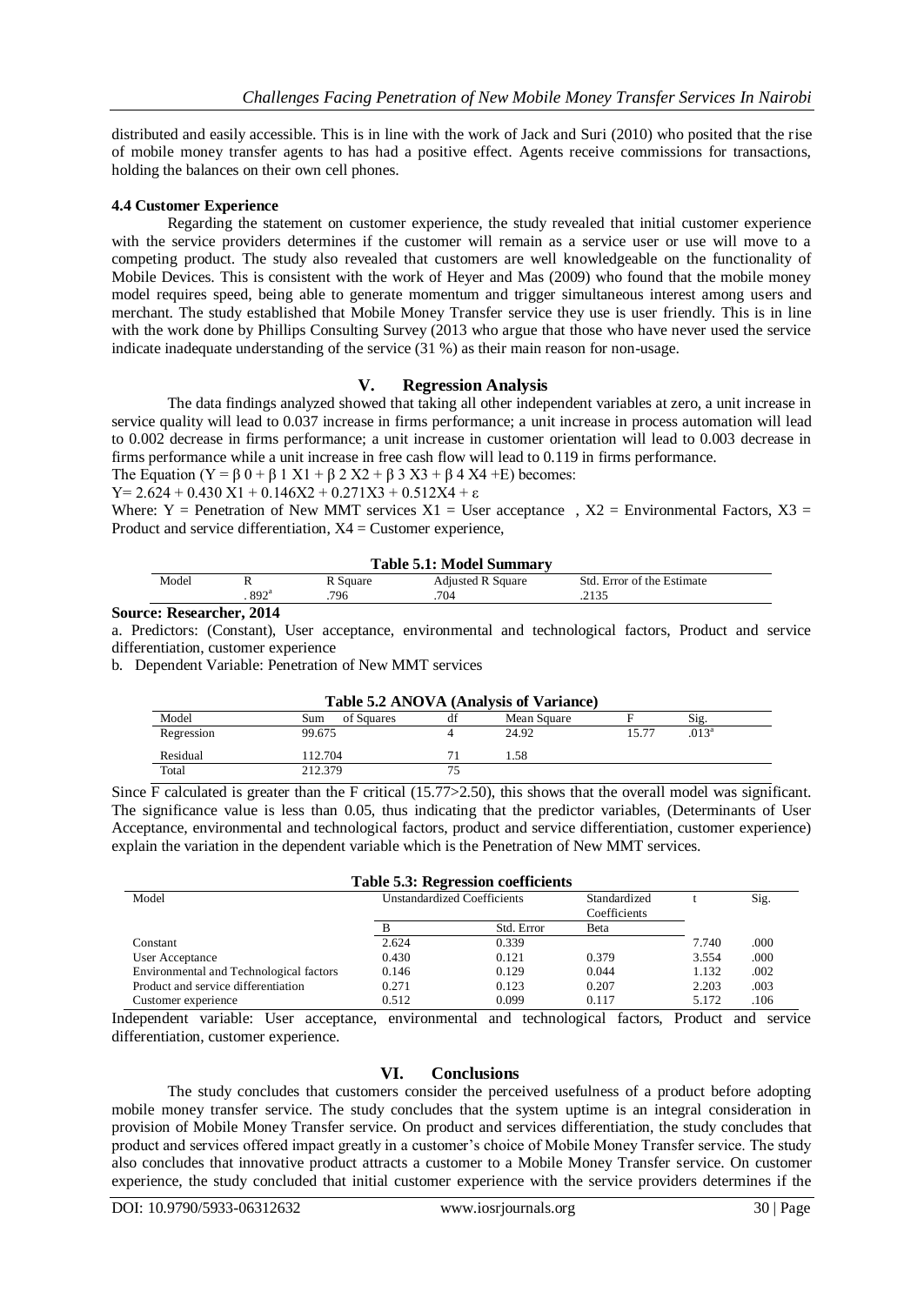customer will remain as a service user or use will move to a competing product. The study therefore concludes that customer experience plays a key role in mobile money transfer.

#### **References**

- [1]. Adam, J. &Kamuzora, F. (2008).Research Methods for Business and Social Studies. Mzumbe Book project, Morogoro
- [2]. Adesina A.A. (2010).An Empirical Investigation of the Level of Users' Acceptance of E-Banking in Nigeria. Journal of Internet Banking and Commerce.3 (2), 56-61
- [3]. Afanu, E. K. &Mamattah, R. S. (2013).Mobile Money Security: A Holistic Approach. Unpublished thesis. Master of Science in Information Security, Luleå University of Technology
- [4]. Ainomaija, H. (2003). Product Differentiation: Does It Provide Competitive Advantage For A Printing Paper Company? Unpublished PhD dissertation. Helsinki University of Technology
- [5]. Anyanzwa, J. (2013). More Kenyans using mobile money transfer than banks.http://www.standardmedia.co.ke/business/article/2000099737/more-kenyans-using-mobile-money-transfer-than-banks retrieved 9 May 2014
- [6]. Argyres, A. &McGahan, M., (2002). An Interview with Michael Porter, The Academy of Management Executive, 16 (2) 44.
- [7]. Au, Y. A. & Kauffman, R. J. (2007).The economics of mobile payments: Understanding stakeholder issues for an emerging financial technology application. Electronic Commerce Research and Applications, viewed 9 June 2014, www.elsevier.com/locate/ecra
- [8]. Bosire, B. J. (2012). M-pesa: Why Kenya? Unpublished thesis. School of International Studies. Simon Fraser University
- [9]. Camner, G., Pulver, C., &Sjöblom, E. (2009).What makes a successful mobile money implementation?London: GSMA. Learnings from M-PESA in Kenya and Tanzania.
- [10]. CAK (2014).CAK Annual Report 2012-2013; retrieved from [http://www.cAk.go.ke/resc/downloads/Sector\\_Statistics\\_Report\\_Q1\\_201314.pdf](http://www.cak.go.ke/resc/downloads/Sector_Statistics_Report_Q1_201314.pdf)
- [11]. Comninos, A., Esselaar, S., Ndiwalana, A., & Stork C. (2008). M-banking the unbanked. Cape Town: Research ICT Africa.
- [12]. Cole, S., Sampson, T., & Zia, B. (2011). Prices or knowledge? What drives demand for financial services in emerging markets? The Journal of Finance, 66 (6), 1933-1967
- [13]. Collins, D., Jonathan, M., Stuart, R. & Ruthven, O. (2009).Portfolios of the poor: How the world's poor live on \$ 2/day. Princeton: Princeton University Press
- [14]. Cooper, D. R., & Schindler, P. S. (2008). Business Research Methods. (10<sup>th</sup> Edition) McGraw-Hill International Edition; Singapore
- [15]. Davidson, N., &Penicaud, C. (2012). State of the industry: Results from the 2011 global mobile money adoption survey. London: GSMA.
- [16]. Demirgüç-Kunt, A., &Klapper, L. (2012). Measuring Financial Inclusion: The Global Findex Database. Policy Research Working Paper, 6025, World Bank, Washington, DC.
- [17]. Demombynes, G., Thegeya A., (2012). Kenya's Mobile Revolution and the Promise of Mobile Savings. Policy Research Working Paper 5988
- [18]. Desai S (2012), Mobile money for the unbanked, GSMA (Annual Report 2012) accessed from http://www.gsma.com/mobilefordevepment/wpcontent/uploads/2012
- [19]. Diniz, E., Albuquerque J., &Cernev A. (2011) Mobile Money and Payment: a literature review based on academic and practitioneroriented publications. Retrieved from: http://www.globdev.org/files/Shanghai%20Proceedings/24%20REVISED%20Diniz%20Mobile\_Money\_and\_Payment\_Nov%2014 %202011.pdf
- [20]. Domazet, A. &Saric, N. (2007). Strategies of Mobile Virtual Network Operators in the Southeast Europe Region. Interdisciplinary Management Research, 5,135-142
- [21]. Donovan K. (2012). 'Mobile Money, More Freedom? The Impact of M-PESA's Network Power on Development as Freedom'. International Journal of Communication 6 (2012), 2647–2669
- [22]. Dupas, P., Green, S., Keats, A. & Robinson, J. (2012). Challenges in Banking the Rural Poor: Evidence from Kenya's Western Province. International Growth Center, the NBER Africa project, and the International Initiative for Impact Evaluations.
- [23]. Eijkman, F., Kendall, J., & Mas, I. (2010).Bridges to cash: The retail end of M-PESA. Savings & Development, 34(2), 219–252.
- [24]. FSD-Kenya (2007).Finaccess Kenya 2006: Results of a Financial Survey on Access to Financial Services in Kenya
- [25]. FSD-Tanzania (2007). Key findings of the FinScope survey in Tanzania in 2006. Finscope
- [26]. Heyer, A. & Mas, I. (2009).Seeking Fertile Grounds for Mobile Money. Draft working paper for comment. Melinda and Bill Gates Foundation
- [27]. Gillet, J. (2011). Competition and concentration: The distribution of market power in the global cellular industry. London: Wireless Intelligence.
- [28]. Gugler, J. (2002). The son of the hawk does not remain abroad: The urban-rural connection in Africa. African Studies Review, 45(1), 21–41
- [29]. Hultman, J. (2007). Rethinking adoption: information and communications technology interaction processes within the Swedish automobile industry. Jokoping International Business School, Jokoping University, ISSN: 4030470.
- [30]. Intermedia (2013).Mobile Money in Tanzania the Financial Inclusion Tracker Surveys Project, Use, Barriers and Opportunities. The Financial Inclusion Tracker Surveys Project. Intermedia Africa. Nairobi
- [31]. Lacovou, C. L, Benbasat, I. & Dexter, A.A (2005).Electric Data Inter-change and Small Organization: Adoption and Impact of Technology. Mis Quarterly, 19(4) 465-485.
- [32]. Jack, W. &Suri, T. (2011).Mobile money: The economics of M-PESA. Washington, DC: NBER.
- [33]. Jenkins, B. (2008). Developing Mobile Money Ecosystems." Washington, DC: IFC and the Harvard Kennedy School.<br>[34]. Kabbucho, K., Sander, S., &Mukwana, P. (2003). Passing the buck: Money transfer systems: The practice
- [34]. Kabbucho, K., Sander, S., &Mukwana, P. (2003). Passing the buck: Money transfer systems: The practice and potential for products in Kenya. Nairobi: Micro save Report.
- [35]. Kendall, J., Maurer, B., Machoka, P., &Veniard, C. (2012).An emerging platform: From money transfer system to mobile money ecosystem. Innovations: Technology, Governance, and Globalization, 6(4), 49–64.
- [36]. Leung, L. & Wei, R. (2000).More than just talk on the move: Uses and gratifications of the cellular phone. Journalism and Mass Communication Quarterly, 77, 308–320.
- [37]. Levin, P (2013). Mobile money making its mark with major groups: Millicom, MTN, Vodafone, and Orange" (June 3, 2013).Available at http://www.gsma.com/mobilefordevelopment/mobile-money-making-its-mark-with-major-groups-millicommtn-vodafone-and-orange